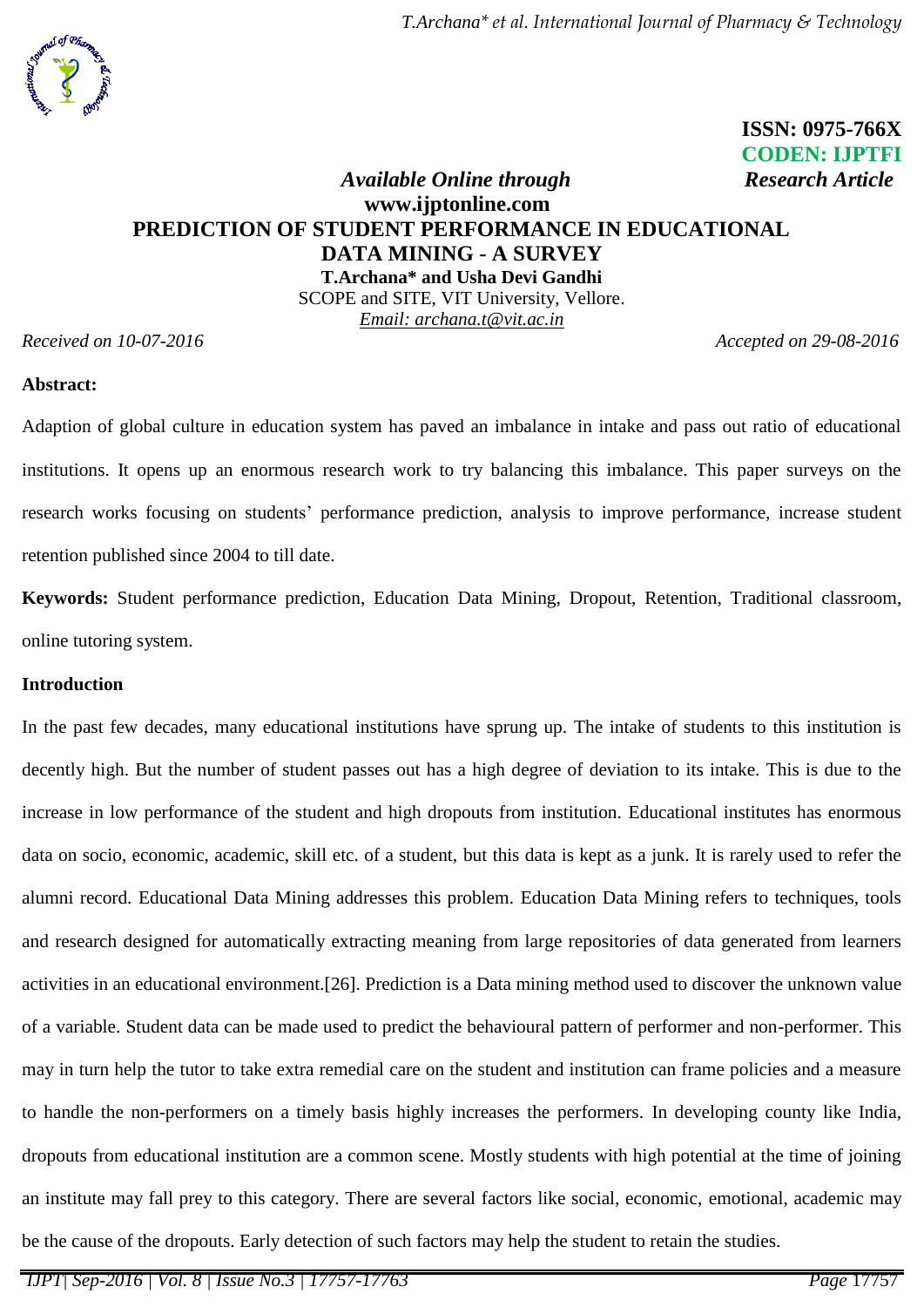#### **Comprehensive Review of Literature**

Educational system can be classified into two types:[32]

- a. Traditional classroom environment which provides a real face-to-face contact between the students and teacher.
- b. Online tutoring system which provides a virtual classroom environment with a remote student –teacher communication.[31]

The prediction and analysis of students' performance can be applicable to online and offline environments. Various research works has been discussed in this paper since 2000 to till date.

- i. Prediction of student's performance in a Traditional Classroom environment.
- ii. Early Prediction of student Drop out and Retention in a Traditional Classroom environment.
- iii. Prediction of student's performance in Online tutoring system.

#### **Prediction of student's performance in a Traditional Classroom environment.**

Yannick Meier Xu et al [1], proposed an algorithm that predicts the final grade of each student in the course. It issues a timely and personalized prediction result to the instructor, followed by the proper intervention of the instructor to improve individual performance of every student.

Raheela Asif et al [2], Investigated the evolution of academic performance of a student during the lifetime of the course using x-means clustering algorithm.

Parneet Kaura et al [4], studied the prediction of slow learners among the students in a high school using a predictive data mining model using classification based algorithm.

Tripti Mishra et al [9], attempted in including emotional data about a student as a key factor of predicts the student performance along with the social and academic data is concerned, using J48 and Random tree algorithm they developed a prediction model.

Pallavi Kulkarni et al [10] , applied incremented learning technique in building the predicting model and compared four different classifiers: Naïve bayes , KSTAR, IBK and nearest neighbour.

Suchita Borkar et al [11], build a prediction model based on the association rule data mining technique to predict the students' performance in final exam.

Mohammed M. Abu Tair et al [15], proposed a method to improve graduate students performance and ways to overcome the problem of low grade by using various data mining techniques .They employed association rule and naïve Bayesian to predict the grades of the students, K-means clustering to group the students, density based approach and distant based approach to perform outlier detection.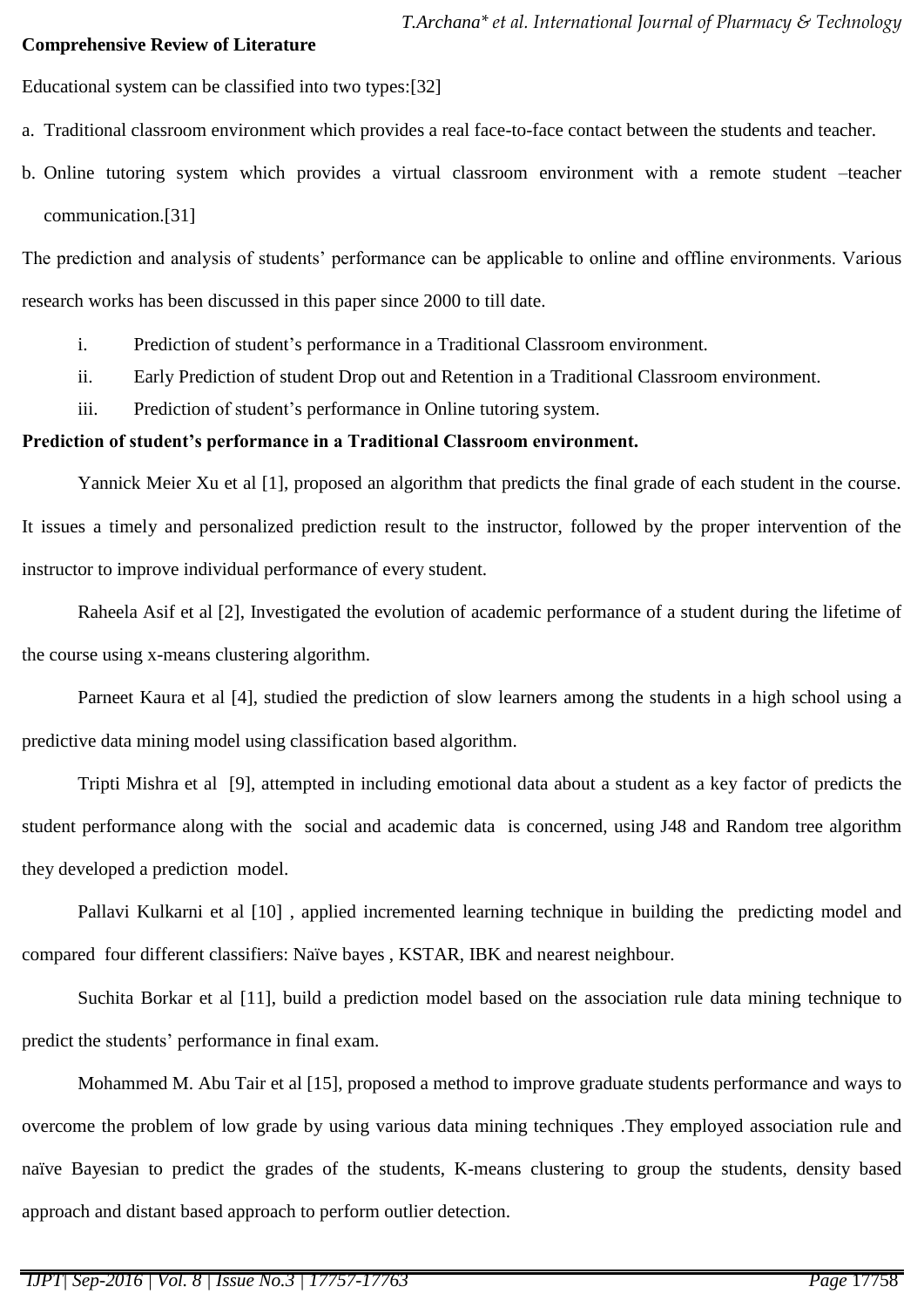*T.Archana\* et al. International Journal of Pharmacy & Technology* Dorina Kabakchieva [16], build a forecasting model to predict the students' performance based on university score and number of failures using classification algorithm.

Md. Hedayetul Islam Shovon et al [17], included Internal scores obtained by the student in Quiz and assignment and attendance to predict the final grade of the students by applying decision tree and k-means clustering algorithm.

Zlatko J. Kovačić et al[19], introduced socio-demographic data collected during enrolment of a student as a key factor to predict the students success using Classification and Regression Technique (CART)

Nguyen Thai-Nghe et al [21], build a recommender system for predicting student performance. They proposed a mapping of educational data to user in recommendation system using matrix factorization method.

V. O. Oladokun et al[23], applied a multi-layer perceptron topology on student enrolment data to predict the performance of a student who is currently enrolled for a course in an university.

C. Chen et al[25] , proposed a prediction method build from key formative assessment rule to predict the performance of the learner based on the compilation of learning portfolios.

J. Frey berger et al [30], employed logistic regression and robust ridge regression algorithm to predict when a student will get right answer to a question and to find the students success rate.

## **Early Prediction of student Drop out and Retention in a Traditional Classroom environment.**

Erman Yukselturk et al [8], examined the prediction of students dropout from a course through various classifiers such as K-nearest neighbour, Decision tree, Naïve bayes, Neural network. Feature selection algorithm is used to find the factor which influences the student dropout.

C.Marquez-vera et al<sup>[12]</sup>, predicted the high school students failure and dropout from school by white box classification method and decision tree.

Saurabh Pal[13],build a predictive model to forecast the student dropout in an engineering college using Machine learning algorithm such as ID3, C4.5 and CART.

Jaroslav Bayer et al[14],forecasted the dropouts and failures in a high school based on the social behaviour data of a student using machine learning methods.

Ying Zhang et al[22], proposed a method to retain students by early prediction of student at risk and to tailor the risk factors by using naïve Bayes algorithm.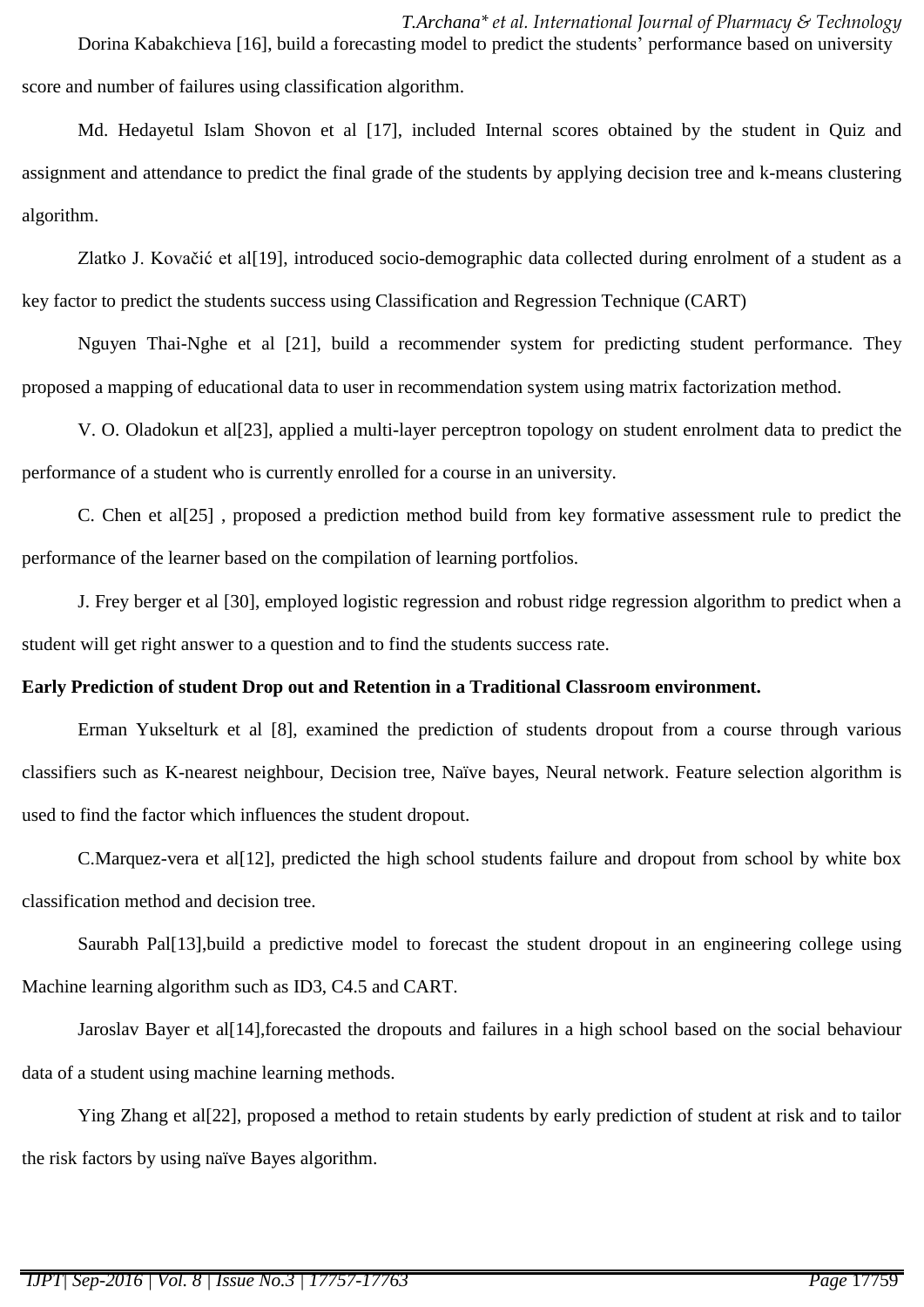*T.Archana\* et al. International Journal of Pharmacy & Technology* Camilo Ernesto Lopez Guarin et al [3], proposed a model to predict the attrition in the academic performance at enrolment of a certain course using naïve bayes and decision tree classifiers based on the academic and non-academic data about the student.

### **Prediction of student's performance in online tutoring system.**

Nick.Z.Zacharis[5], developed a model to predict the students outcome in a MOODLE LMS – Supported blended learning course and found the significant correlation between the different online activities and grade of a particular course using stepwise multivariate regression.

Xing Wanli et al[6], projected a methodology which combines the perspectives from learning analytics, Educational Data Mining theory to predict students' performance in a Computer Supported Collaborative Learning (CSCL) environment using Genetic Programming algorithm.

Suhang Jiang et al [7], proposed a predictive model to forecast the students final performance in a course conducted in a MOOC, based on the assignment performance of the students in the first week of the course along with the social interactions made by the student within MOOC using a logistic regression.

S.Kotsiantis [20], prophesied the students' performance in distance education based on the continuous data generated in the log file using a combinational incremental ensemble technique.

C. Romero et al [24], conducted a comparative study on different data mining algorithm to predict the performance of a student as a final grade on a MOODLE Course.

W.H<sup>"</sup>am"al"ainen et al [27], carried a comparative study on various machine learning methods to predict the success rate of an online tutoring system.

E. Ayers et al [28], build a prediction methodology to determine the score of a student in the final exam based on the data obtained from the previous performance of the same student in an online tutoring system using Bayesian network.

Etchellset al [29], applied decision tree algorithm to predict the student performance and to provide lessons on time based on the prediction in an online tutoring system.

**Conclusion:** This paper is a survey of prediction and analysis of student performance; it surveys the most relevant work in this area till date. Many research works has been carried out in this area, still this area has its charm to attract so many researchers as it addresses the key issue of the quality of student performance and retention. Online tutoring system is gaining importance many unexplored peaks in the student performance and retention can be explored in the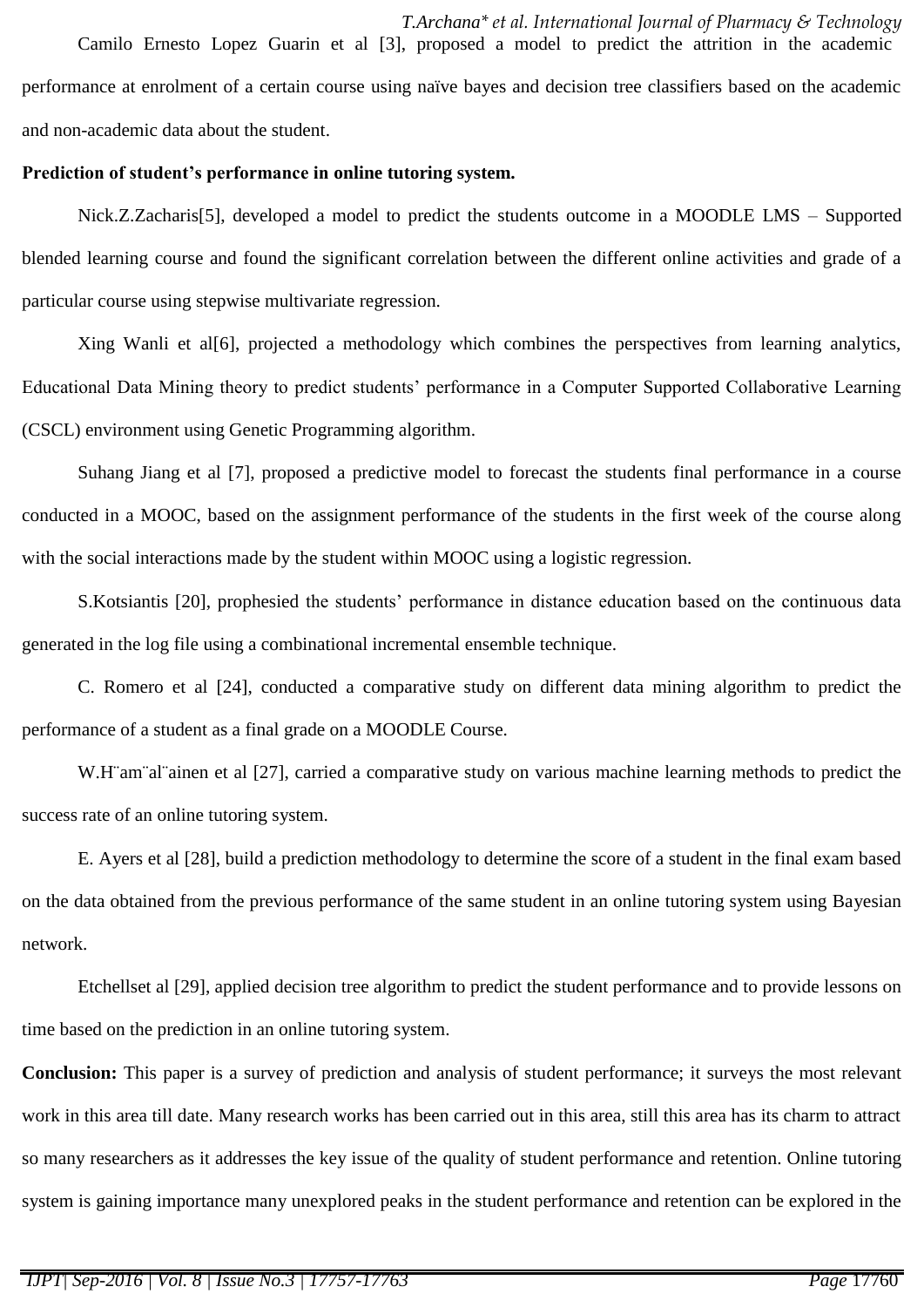*T.Archana\* et al. International Journal of Pharmacy & Technology* future. The real world implementation of EDM to the educational institutions will open up a way to increase powerful young performance with high potential to develop the nation.

## **References:**

- 1. Yannick Meier Xu, Jie Xu, OnurAtan, Mihaela van der schaar,"Predicting grades", IEEE Transactions on signal processing, vol 64, no4, February 15,2016.
- 2. Raheela Asif, Agathe Merceron, Mahmood khan Pathan, "Investigating Performance of students: a longitudinal study", ACM, March 2015.
- 3. Camilo Ernesto Lopez Guarin, Elizabeth leonguzman, Fabio.A.Gonzalez, "A model to predict low academic performance at a specific enrolment using data mining", IEEE Revista, Vol.10.No.3, August 2015.
- 4. ParneetKaura, ManpreetSinghb, Gurpreet Singh Josanc, "Classification and prediction based data mining algorithms to predict slow learners in education sector ",3rd International Conference on Recent Trends in Computing 2015(ICRTC-2015)
- 5. Nick.Z.Zacharis, "A Multivariate approach to predicting student outcomes in web-enabled blended learning courses, Internet and higher education 27(2015),44-53.
- 6. Xing Wanli, GuoRui, Petakovic Eva, Goggins Sean, "Participation-based student final performance prediction model through interpretable genetic programming: Integrating analytics, educational data mining and theory", Computers in Human behaviour 47(2015),168-181.
- 7. Suhang Jiang, Mark Warschauer School of Adrienne E.Williams, Diane O'Dowd, Katerina Schenke, "Predicting MOOC Performance with Week 1 Behavior", Proceedings of the  $7<sup>th</sup>$  international conference on educational data mining,2014.
- 8. Erman Yukselturk, Serhat Ozekes," Predicting dropout student: an application of data mining methods in an online education program", European Journal of Open, Distance and e-Learning Vol. 17 / No. 1 – 2014.
- 9. Tripti Mishra, Dr.Dharminder Kumar, Dr. Sangeeta Gupta, "Mining Students Data for Performance Prediction", Fourth International conference on advanced computing and communication technologies,2014.
- 10. Pallavi Kulkarni , Roshani Ade ,"Prediction of based on Incremental Learning ", International Journal of Computer Applications (0975 8887) Volume 99 No.14, August 2014
- 11. SuchitaBorkar, K. Rajeswari, "Predicting Students Academic Performance Using Education Data Mining", International Journal of Computer Science and Mobile Computing, Vol. 2, Issue. 7, July 2013, pg.273 – 279.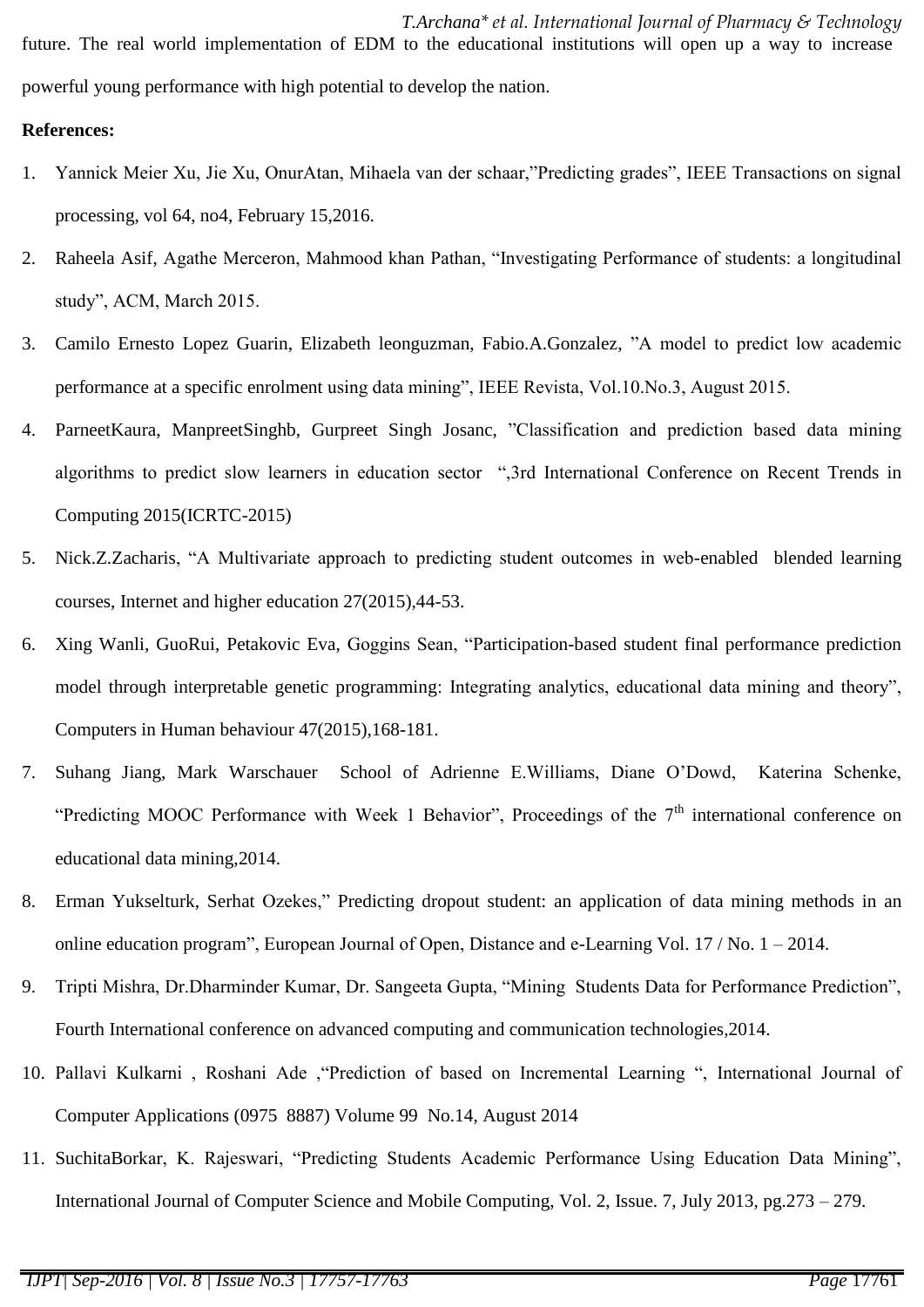- *T.Archana\* et al. International Journal of Pharmacy & Technology* 12. C.Marquez-vera, C.Romero , S.Ventura, "Predicting School Failure Using Data Mining",IEEE Journal of Latin-American Learning Technologies, Vol.8,No.1, February 2013.
- 13. Dr. Saurabh Pal, "Mining Educational Data Using Classification to Decrease Dropout Rate of Students", International Journal Of Multidisciplinary Sciences And Engineering, VOL. 3, NO. 5, MAY 2012,[ISSN: 2045- 7057]
- 14. Jaroslav Bayer, Hana Bydˇzovsk´ a, Jan G´eryk, Tom´ aˇs Obˇ s´ıvaˇ c , "Predicting drop-out from social behaviour of students", Proceedings of the 5th International Conference on Educational Data Mining,
- 15. Mohammed M. Abu Tair, Alaa M. El-Halees, "Mining Educational Data to Improve Students' Performance: A Case Study ", International Journal of Information and Communication Technology Research, Volume 2 No. 2, February 2012.
- 16. Dorina Kabakchieva, " Student Performance Prediction by using Data Mining Classification Algorithms", International Journal of computer Science and Management Research, vol 1, Issue 4, November 2012
- 17. Md. Hedayetul Islam Shovon , MahfuzaHaque, "An approach of improving students' academic Performance by using K-means clustering algorithm and Decision tree", International Journal of Advanced Computer Science and Applications, Vol.3, No. 8, 2012
- 18. Umesh Kumar Pandey S. Pal," Data Mining : A prediction of performer or underperformer using classification", International Journal of Computer Science and Information Technologies, Vol. 2 (2) , 2011, 686-690
- 19. Zlatko J. Kovačić, "Early Prediction of Student Success: Mining Students Enrolment Data" , Proceedings of Informing Science & IT Education Conference (InSITE) 2010
- 20. S.Kotsiantis, K. Patriarcheas, M.Xenos, "A combinational incremental ensemble of classifiers as a technique for predicting students performance in distance education", Knowledge-Based systems 23 (2010),529-535
- 21. Nguyen Thai-Nghe∗, Lucas Drumond∗, ArtusKrohn-Grimberghe∗, Lars Schmidt-Thieme, "Recommender System for Predicting Student Performance", Procedia Computer Science 1 (2010)
- 22. Ying Zhang, SamiaOussena, Tony Clark, Hyeonsook Kim, "USE DATA MINING TO IMPROVE STUDENT RETENTION IN HIGHER EDUCATION – A CASE STUDY ",2008.
- 23. V. O. Oladokun, A. T. Adebanjo, and O. E. Charles-Owaba, "Predicting student's academic performance using artificial neural network: A case study of an engineering course," Proc. Pacific J. Sci. Technol., vol. 9, no. 1, pp. 72–79, 2008.